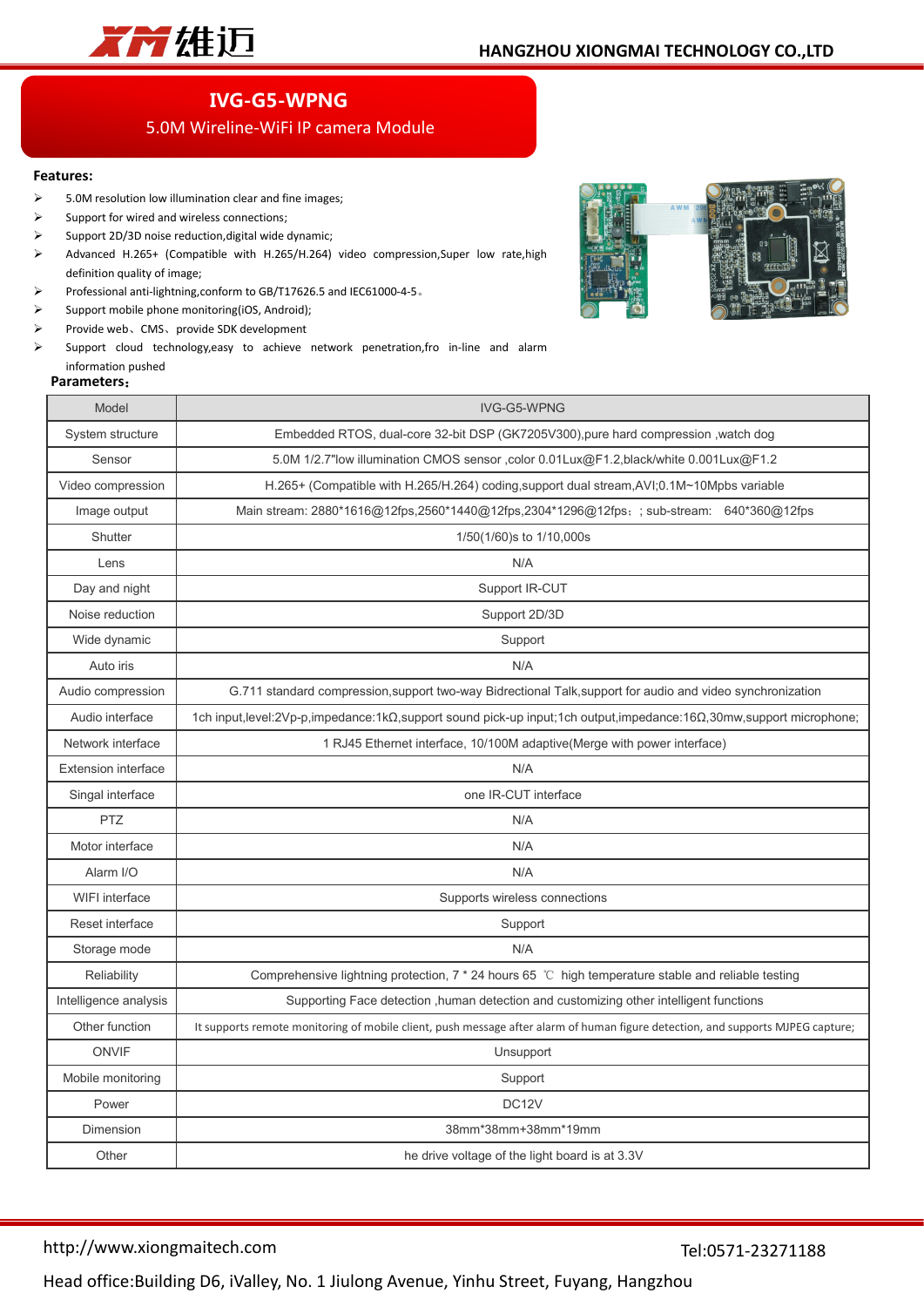

P2 IRCUT P6 Audio and alarm P3 Infrared



P1 Power&NET



| Socket         | Specific No    | Interface<br>Description | Function     | Socket                       |  |
|----------------|----------------|--------------------------|--------------|------------------------------|--|
|                |                |                          |              |                              |  |
| P2             | J5             |                          | $IC-CUT$     | $IC-CUT$                     |  |
|                |                | $\overline{2}$           | $IC-CUT$     | $IC-CUT$                     |  |
| P <sub>3</sub> | J <sub>4</sub> | 1                        | IRC_GPI08_0  | Hard photosensitive infrared |  |
|                |                |                          |              | signal control               |  |
|                |                | $\overline{2}$           | GND          | GND                          |  |
|                |                | 3                        | GPI06_6/PWM2 | Soft infrared signal control |  |
| P <sub>6</sub> | J38            | $\mathbf{1}$             | AC_OUTL      | AUDIO_OUT                    |  |
|                |                | $\overline{2}$           | AC_LINEL     | AUDIO INPUT                  |  |
|                |                | 3                        | GND          | GND                          |  |
|                |                | $\overline{4}$           | W_LED        | White light interface        |  |
|                |                | $\overline{5}$           | GND          | GND                          |  |
| P1             | J3             | 1                        | LED/PHY ADO  | LED/PHY_ADO                  |  |
|                |                | $\overline{2}$           | LED/PHY_AD1  | LED/PHY_AD1                  |  |
|                |                | 3                        | ETHTX+       | Ethernet signal+             |  |
|                |                | $\overline{4}$           | ETHTX-       | Ethernet signal-             |  |
|                |                | $\overline{5}$           | ETHRX+       | Ethernet signal+             |  |
|                |                | $6\,$                    | ETHRX-       | Ethernet signal-             |  |
|                |                | $\overline{7}$           | GND          | GND                          |  |
|                |                | $8\,$                    | 12V          | 12V INPUT                    |  |

Head office:Building D6, iValley, No. 1 Jiulong Avenue, Yinhu Street, Fuyang, Hangzhou